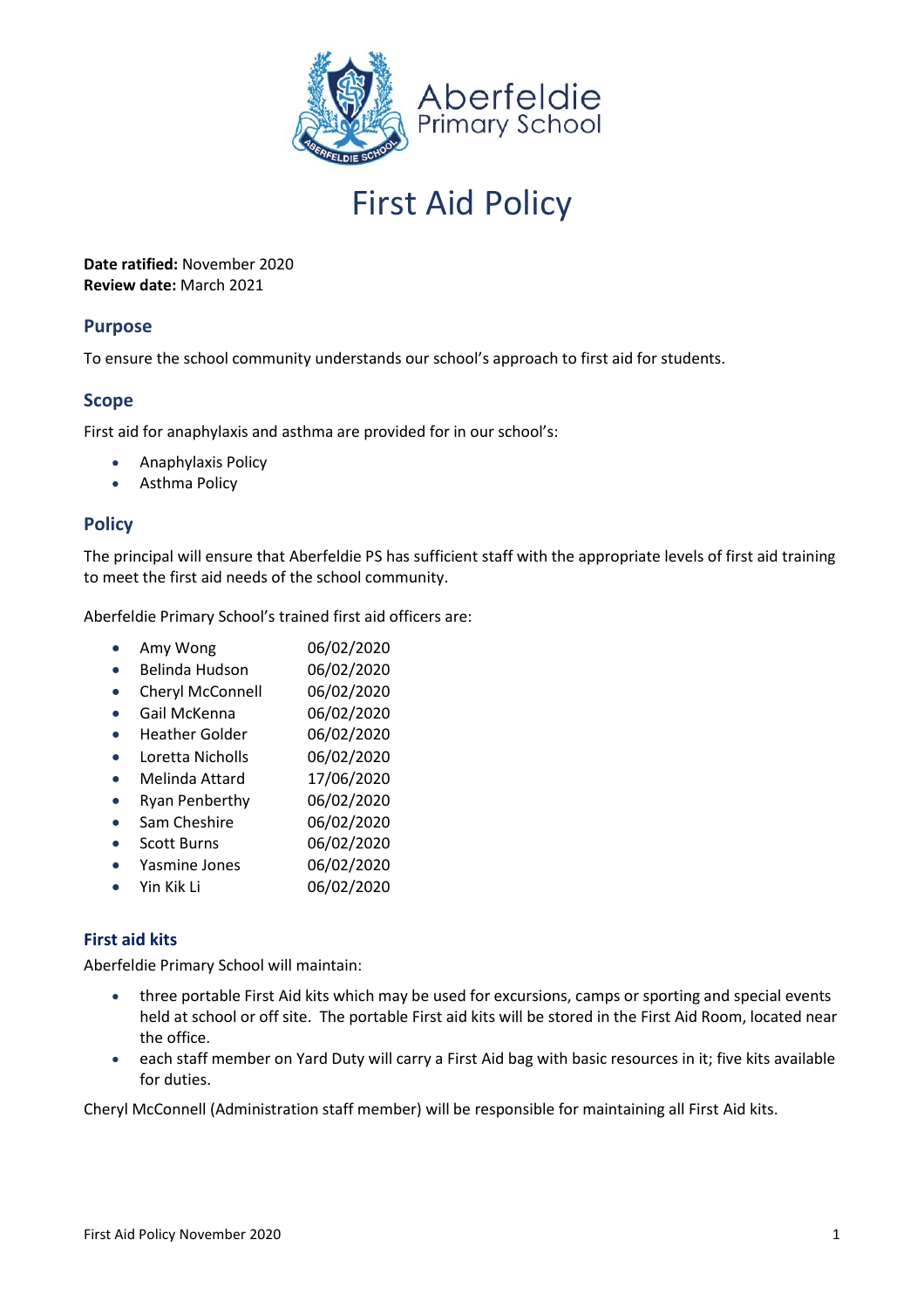#### **Care for ill students**

Students who are unwell should not attend school.

If a student becomes unwell during the school day they may be directed to First Aid room and monitored by staff. Depending on the nature of their symptoms, staff may contact parents/carers or an emergency contact person to ask them to collect the student.

#### **First aid management**

If there is a situation or incident which occurs at school or a school activity which requires first aid to be administered to a student:

- Staff who have been trained in first aid will administer first aid in accordance with their training. In an emergency situation, other staff may assist in the administration of first aid within their level of competence.
- In a medical emergency, staff may take emergency action and do not need to obtain parent/carer consent to do so. Staff may contact Triple Zero "000" for emergency medical services at any time.
- Staff may also contact NURSE-ON-CALL (on 1300 60 60 24) in an emergency. NURSE-ON-CALL provides immediate, expert health advice from a registered nurse and is available 24 hours a day, 7 days a week.
- If first aid is administered for a minor injury or condition, Aberfeldie Primary School will notify parents/carers by the school app "Compass".
- If first aid is administered for a serious injury or condition, or in an emergency situation, school staff will attempt to contact parents/carers or emergency contacts as soon as reasonably practical.
- If staff providing first aid determine that an emergency response is not required but that medical advice is needed, school staff will ask parents/carers, or an emergency contact person, to collect the student and recommend that advice is sought from a medical practitioner.
- Whenever first aid treatment has been administered to a student Aberfeldie Primary School will:
	- o record the incident on Compass
	- o if first aid was administered in a medical emergency, report the incident to the Department's Security Services Unit on 03 9859 6266.

In accordance with guidance from the Department of Education and Training, analgesics, including paracetamol and aspirin, will not be stored at school or provided as a standard first aid treatments. This is because they can mask signs of serious illness or injury.

#### **Further information and resources**

- DET Policy and Administration Library: [First Aid for Students and Staff](https://www2.education.vic.gov.au/pal/first-aid-students-and-staff/policy)
- Asthma Policy, Anaphylaxis Policy, Health Care Needs Policy, Administration of Medication Policy all located in the [policy section of the Aberfeldie Primary School Website.](http://www.aberfeldieps.vic.edu.au/about.php?id=13)

#### **Review cycle**

This policy was last updated on 30 November 2020 and is scheduled for review in 2021.